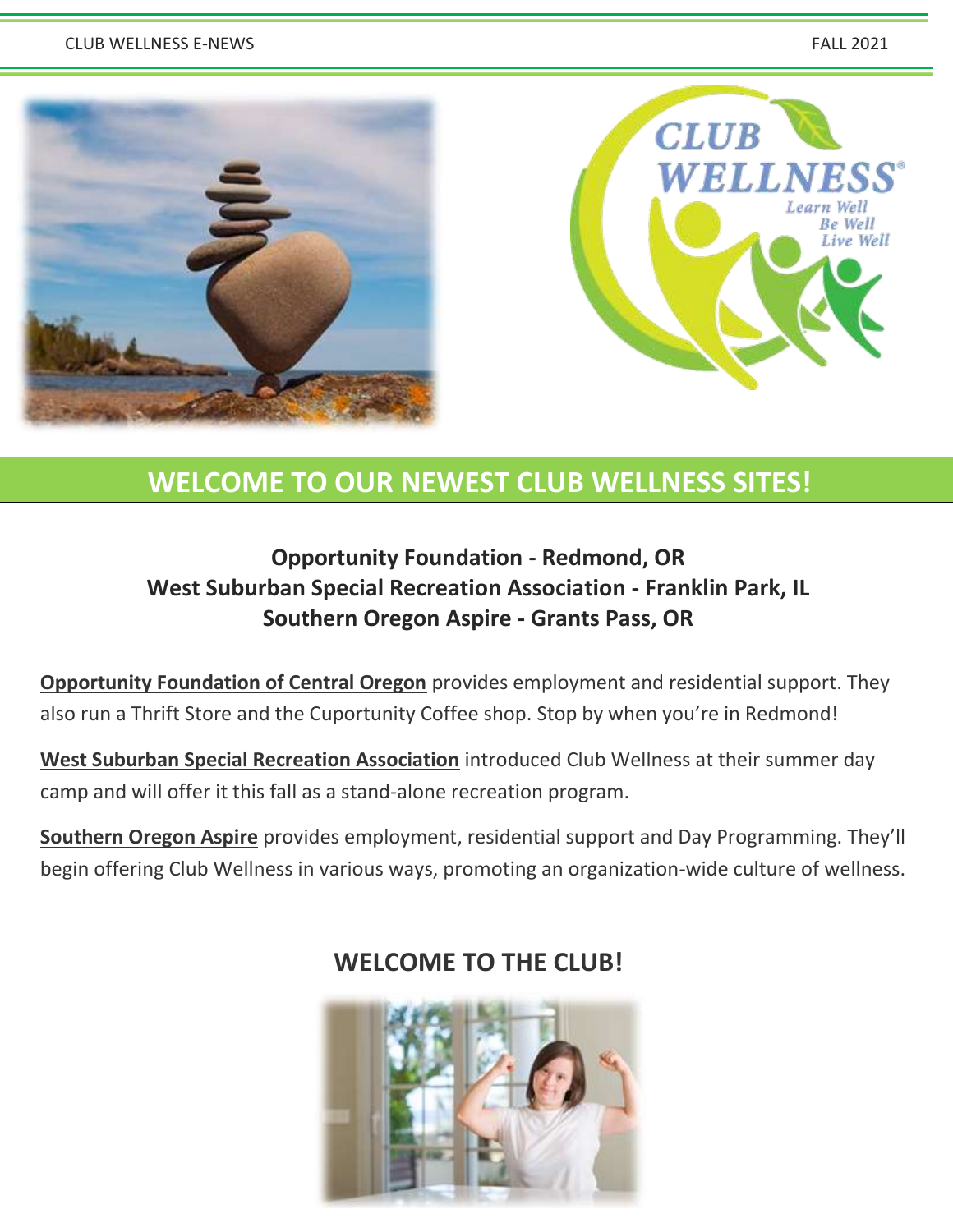**MORE FUN WITH EXERCISE**

| <b>INSIDE THIS ISSUE:</b> | Page    |
|---------------------------|---------|
| New Club Wellness Sites   | 1       |
| More Fun with Exercise    | 2       |
| Simple Seasonal Recipe    | 3       |
| <b>Inspiring Story</b>    | $4 - 5$ |
| <b>Wellness News</b>      | 5       |

*A recent study by Brigham Young University found: social isolation has the same health impact as smoking 15 cigarettes per day.*

**When "I" is replaced with "WE", even ILLNESS becomes WELLNESS** We know Club Wellness makes exercising fun. There are other ways to make exercise fun even when you're not in Club Wellness. Here's a suggestion you may enjoy:

### **Exercise Scavenger Hunt**

Though this activity can be done inside, you can take advantage of the beautiful Fall weather and enjoy it outside. Try this with your friends, or on your own.

Materials Needed: 5 pieces of paper, a pen or pencil, and if you're outside, you'll also need 5 rocks.

- 1. Choose 5 of your favorite exercises in Club Wellness.
- 2. Write 1 exercise on each piece of paper.
- 3. Have someone hide each piece of paper within a designated area of your choice. If you're outside, they'll need to place a rock on top of the paper to weigh it down and hold it in place.
- 4. Start at "home base".
- 5. Search for a piece of paper and do the exercise listed for 45 seconds. Return to "home base".
- 6. Continue until all 5 pieces of paper have been found.

Feel free to play music during this activity and most of all:

# **HAVE FUN!**

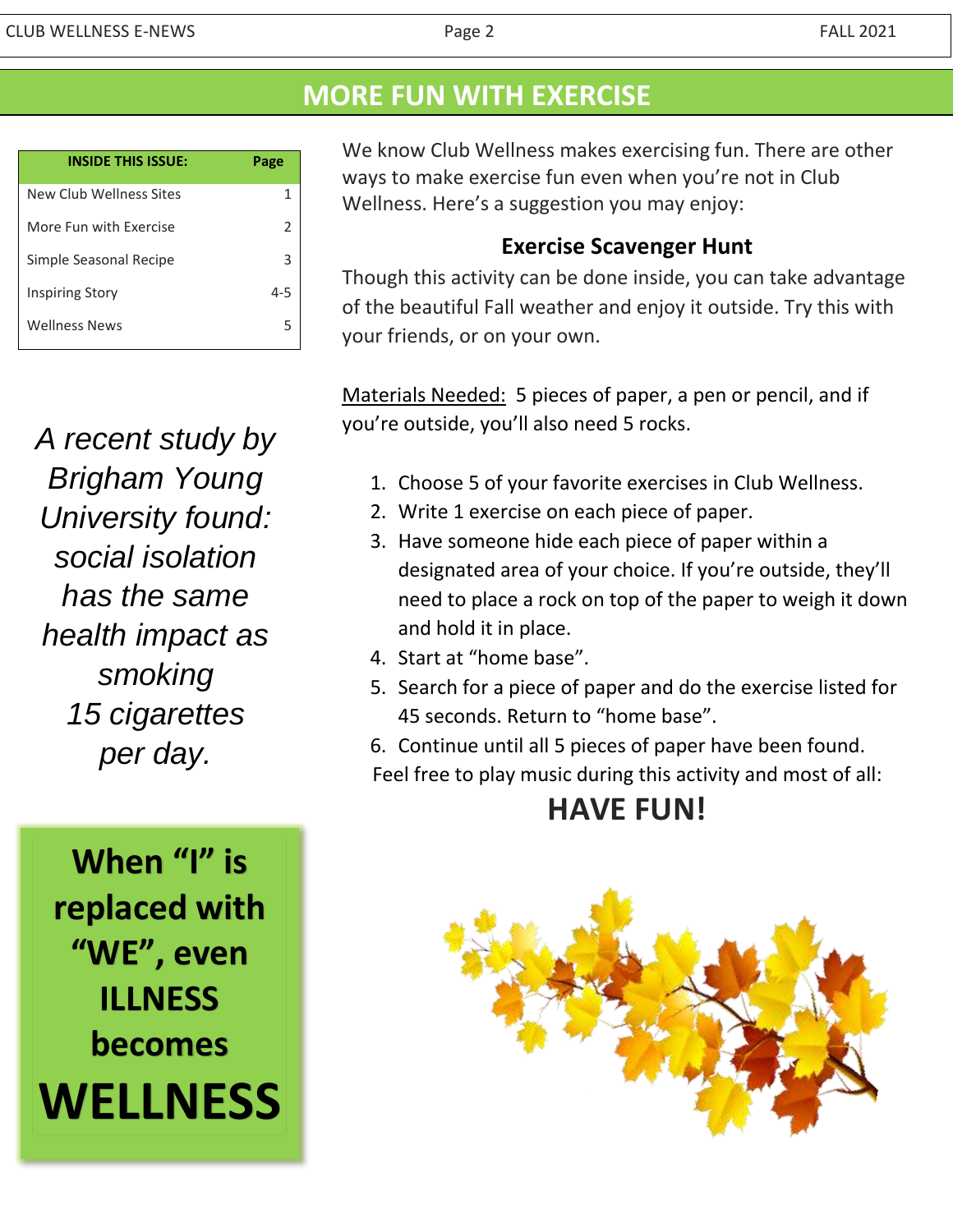## **SIMPLE SEASONAL RECIPE**

When choosing recipes for Club Wellness, we try hard to make sure they are: -delicious -healthy -easy to prepare - simple and easy to access ingredients - using seasonings readily available -using only simple utensils for preparation

Here's a recipe you can enjoy on a crisp fall evening. As vegetable gardens wind down, and temperatures cool, you might enjoy this "souper" easy recipe. Homemade soup allows you to be creative while keeping your sodium (salt) intake low.

We've listed some variations, but let us know if you come up with your own amazing variation!

#### **RUSTIC TOMATO & VEGETABLE SOUP**

2 Tblsp. olive oil, or vegetable broth 3 cloves garlic 2 medium onions, sliced 2 medium carrots, grated (I prefer mine sliced) 1 medium zucchini, grated (can slice this as well) 2 – 28 oz. cans of low sodium diced tomatoes in juice salt & pepper to taste 1 Tblsp. sugar



Put olive oil or broth in a medium pot over medium-high heat. Add garlic and onion and saute until translucent. Add carrots and zucchini and cook for 5 minutes. Add diced tomatoes and juice and bring to a boil over medium-high heat. Simmer for 30 minutes, stirring occasionally. Add salt & pepper, then sugar. Serve immediately.

**Variations:** You can use whatever vegetables you have on hand, like green beans or corn. You can add a handful of spinach shortly before serving. To make it really hearty and a full meal, you can add beans. Garbanzo beans (chickpeas) work really well in this soup.

**Seasonings:** You may wish to try some additional seasonings, such as oregano, basil, and even some red pepper flakes.

Add a salad on the side and you have a wonderful complete dinner.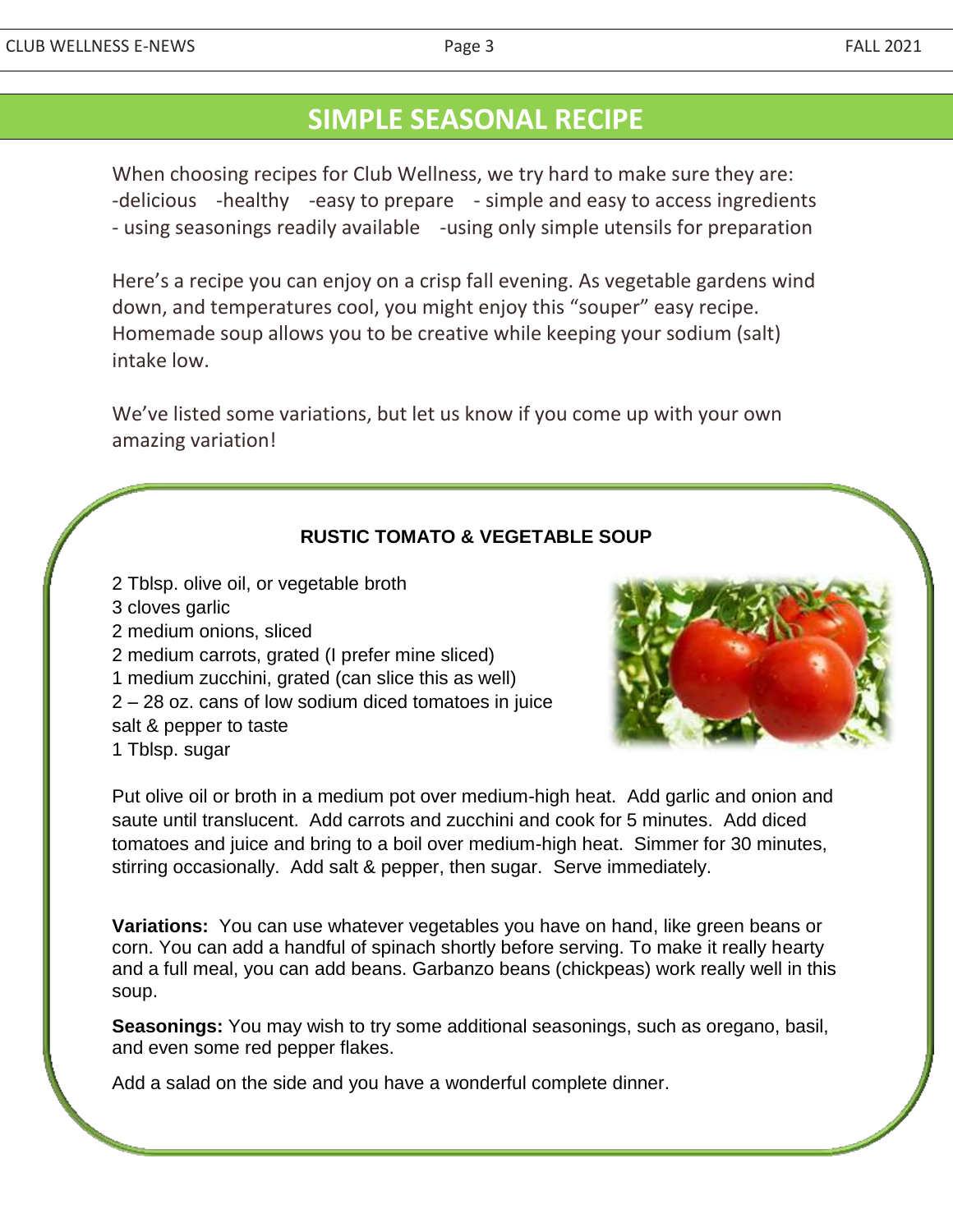## **INSPIRING STORY**

## **MISERICORDIA, HEART OF MERCY, CHICAGO, IL**

A huge thanks to Tina Stendardo, of Misericordia, Heart of Mercy for sharing how Club Wellness is progressing there. Nice work Club Wellness Trainers and Club Members!



Since 2020, the residents of Misericordia Heart of Mercy have participated in the Club Wellness program. This healthy lifestyle program has encouraged and incentivized the residents to look at their daily schedules and to find ways to incorporate healthy eating and exercise. The residents have enjoyed learning new ways to strengthen their bodies and have enjoyed making the healthy food recipes in their home with their friends. This program is teaching the residents the importance and strong connection of their mind, body, and spirit and feeling the impact in their daily lives. Thank you to Club [Wellness](https://www.facebook.com/clubwellnesstraining/?__cft__%5b0%5d=AZXDLgvRQTVjM3DvnMr3Y9RgahzDW2hDMEZHE_DBVhBZ0JPXx0Ly_gcqx0s95Z6ePRAdOX8nxN9KPm1Hn_JMxV-hA3msdjLHMMXgZ4Ee91JCPydZQIrgX6iY3-L7Rqtv1tC92XOplPQqNJ3G4hzffH6d&__tn__=kK-R) for putting together such a great program for our residents.

#### **Here's what Club Members are saying:**

- "I like that it teaches me different exercises." Matt C.
- "I think it's fun and interesting; there are a lot of fun things to do." -Jennifer P.
- "I like the morning exercises." -Chris R.
- "I like the morning exercises. I would like to do more cardio." -Matt D.